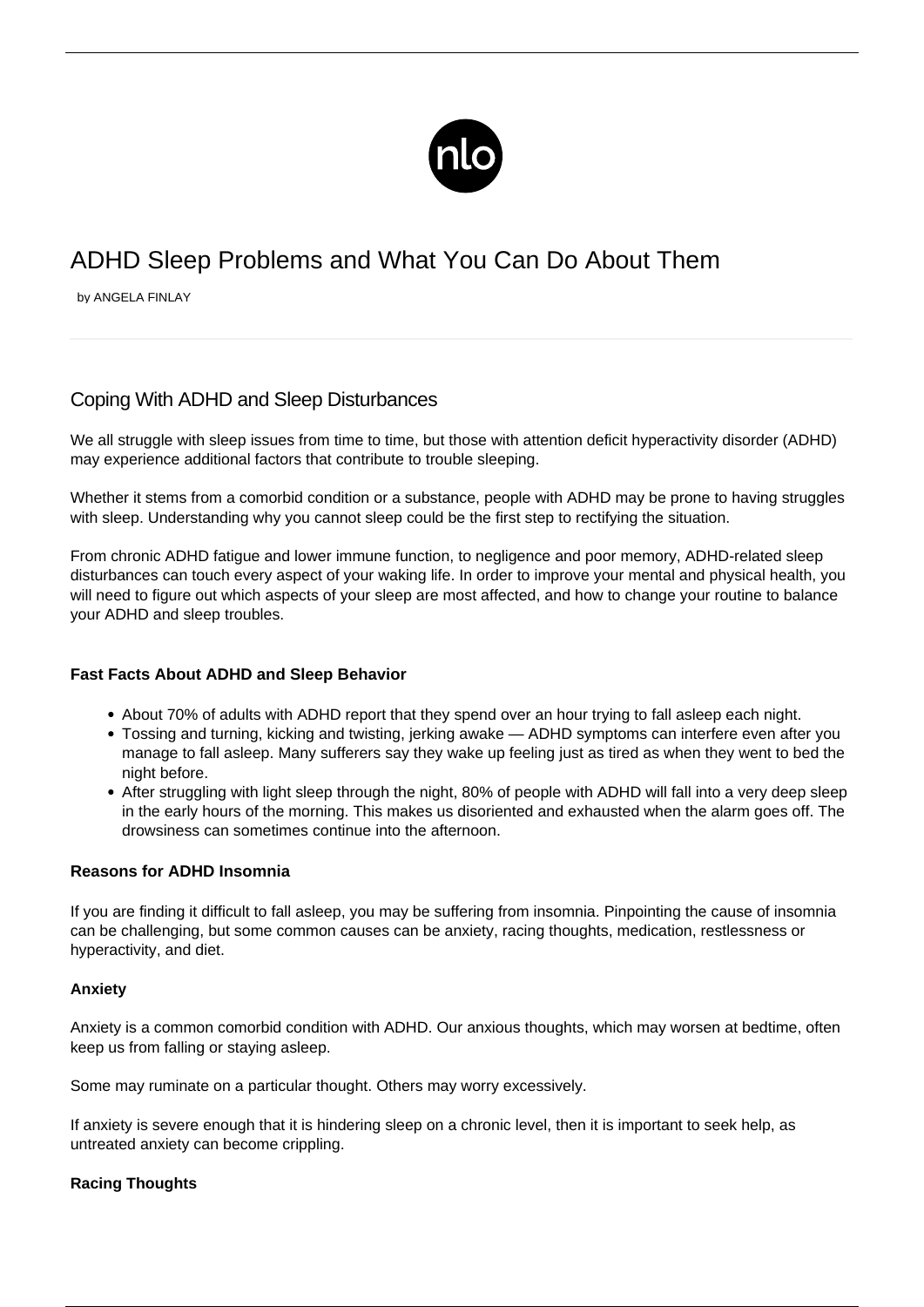Sometimes with ADHD, our thoughts are moving so fast that we cannot keep up. This explains the scattered, forgetful mindset that many think of when considering what ADHD is like.

Racing thoughts can be difficult to sit with and you may struggle to fall asleep because there are so many of them swirling around in your head. Thankfully, this can be treated with therapy or medication — you do not have to be resigned to them.

#### **Stimulant Medication**

Stimulants are a class of medications that are used to treat ADHD. While stimulants can have wonderful benefits, if taken too late in the day, you may have trouble sleeping.

To solve this, talk with your doctor about setting a schedule to determine when you take your medications. Of course, there are also other medication options that are non-stimulants that you can also try.

#### **Hyperactivity and Restlessness**

If the hyperactive component of ADHD is at play in your life, you may be more vulnerable to sleep issues. If you feel the urge to move around or you are filled with energy, it can make it difficult to wind down enough for you to sleep.

Try to find ways to get out that restlessness or hyperactive tendencies, like exercise. It could lead to a better night's sleep.

#### **Caffeine**

Sometimes people with ADHD self-medicate with caffeine, and too much caffeine can mean sleepless nights especially if it is consumed later in the day. Keep track of how much caffeine you consume and discern if you need to cut back.

# **Tips for Getting a Good Night's Rest With ADHD Insomnia**

Sleep disturbances could be blamed on stimulant medications used to treat ADHD, or they are recognized as parallel issues; these are problems that occur alongside ADHD and not as a result of the condition.

Unfortunately, both misdiagnoses can result in persistent and pervasive symptoms that interfere with your sleep and your waking hours. You may need to take this ADHD and sleep problem matter into your own hands.

#### **Exercise Regularly**

Exercise is not only a healthy habit to establish, it is also a great way to release some of that excess energy and hyperactivity. The benefits of [exercise for ADHD](/exercise-for-adhd/) are plentiful, so there is no reason not to try.

Determine when the best time to exercise is to suit your needs and lifestyle. For instance, you may find exercising too late in the day disturbs your sleep pattern.

#### **Maintain a Healthy Diet**

What you put into your body may affect how well you rest at night. Choosing a healthy, balanced diet may help with sleep as well as other areas of life, such as managing a healthy weight.

# **Utilize Sleep Aids**

There are many tools you can use to help you fall or stay asleep. For instance, a white noise machine may help if you need sounds to sleep, and wearing a sleep mask may block out any light that bothers you.